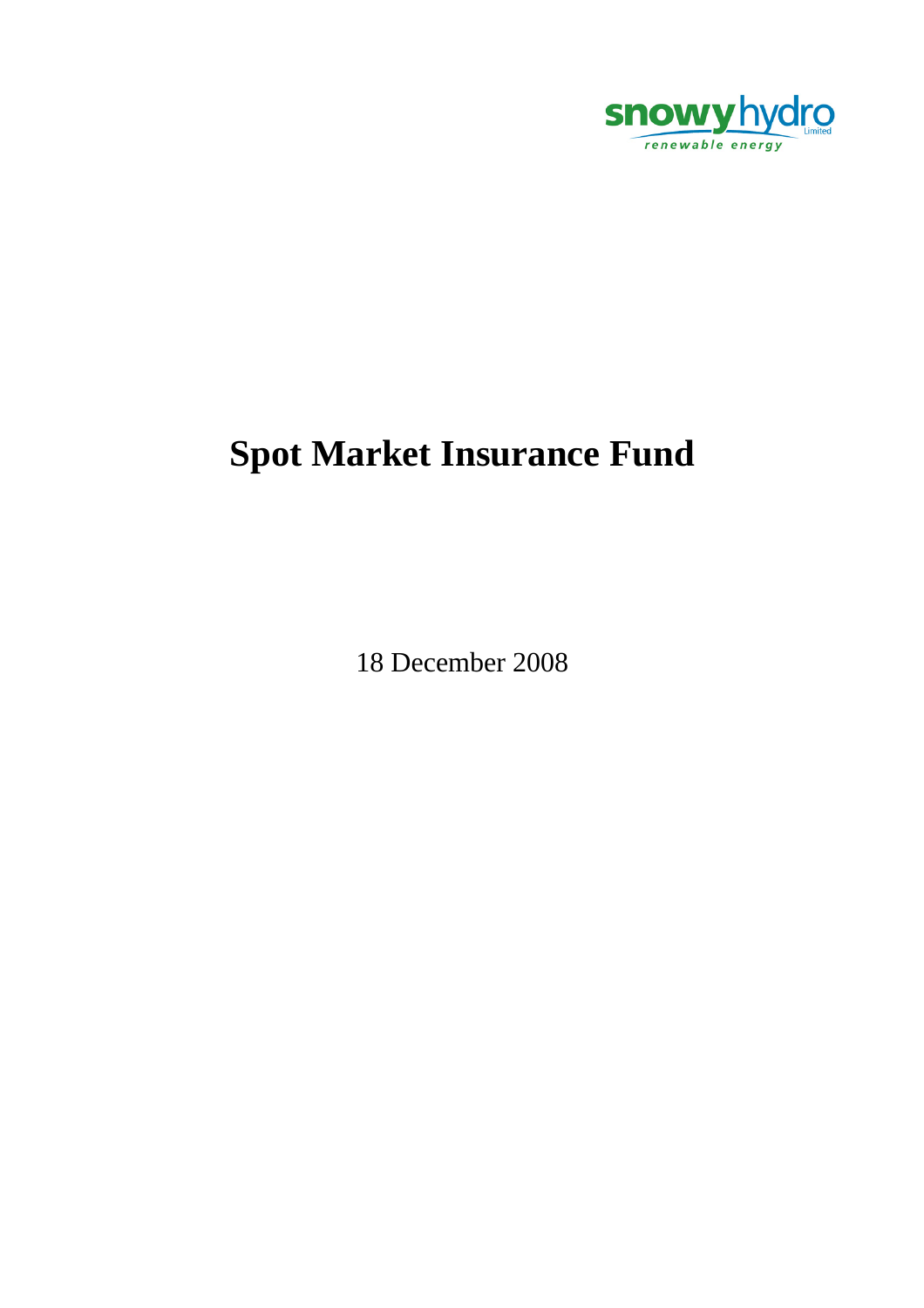# **Table of Contents**

| 1              |       |                                                                                  |  |  |  |
|----------------|-------|----------------------------------------------------------------------------------|--|--|--|
|                | 1.1   |                                                                                  |  |  |  |
|                | 1.2   |                                                                                  |  |  |  |
| $\overline{2}$ |       |                                                                                  |  |  |  |
|                | 2.1   |                                                                                  |  |  |  |
|                | 2.2   |                                                                                  |  |  |  |
|                | 2.3   |                                                                                  |  |  |  |
|                | 2.4   |                                                                                  |  |  |  |
|                | 2.5   |                                                                                  |  |  |  |
|                | 2.6   | Bias towards a number of generators in close proximity and gaming concerns?      |  |  |  |
| 3              |       |                                                                                  |  |  |  |
|                | 3.1   |                                                                                  |  |  |  |
|                | 3.2   |                                                                                  |  |  |  |
|                | 3.2.1 |                                                                                  |  |  |  |
|                | 3.2.2 |                                                                                  |  |  |  |
| 3.2.3          |       |                                                                                  |  |  |  |
| $\overline{4}$ |       | How the proposed rule would address the Issues and meet the market objective  10 |  |  |  |
|                | 4.1   |                                                                                  |  |  |  |
|                | 4.2   | No Problems Associated with Triggering and Ceasing the CAPP in real time  10     |  |  |  |
|                | 4.3   |                                                                                  |  |  |  |
|                | 4.4   |                                                                                  |  |  |  |
|                | 4.5   |                                                                                  |  |  |  |
|                | 4.6   |                                                                                  |  |  |  |
| 5 <sup>5</sup> |       | How the proposed Rule contributes to the National Electricity Objective  12      |  |  |  |
|                | 5.1   |                                                                                  |  |  |  |
|                | 5.2   |                                                                                  |  |  |  |
|                | 5.3   | Long Term Generation and Demand Side Response Investment  12                     |  |  |  |
| 6              |       |                                                                                  |  |  |  |
|                | 6.1   |                                                                                  |  |  |  |
|                | 6.2   |                                                                                  |  |  |  |
|                | 6.3   |                                                                                  |  |  |  |
|                | 6.4   |                                                                                  |  |  |  |
|                |       |                                                                                  |  |  |  |
|                |       |                                                                                  |  |  |  |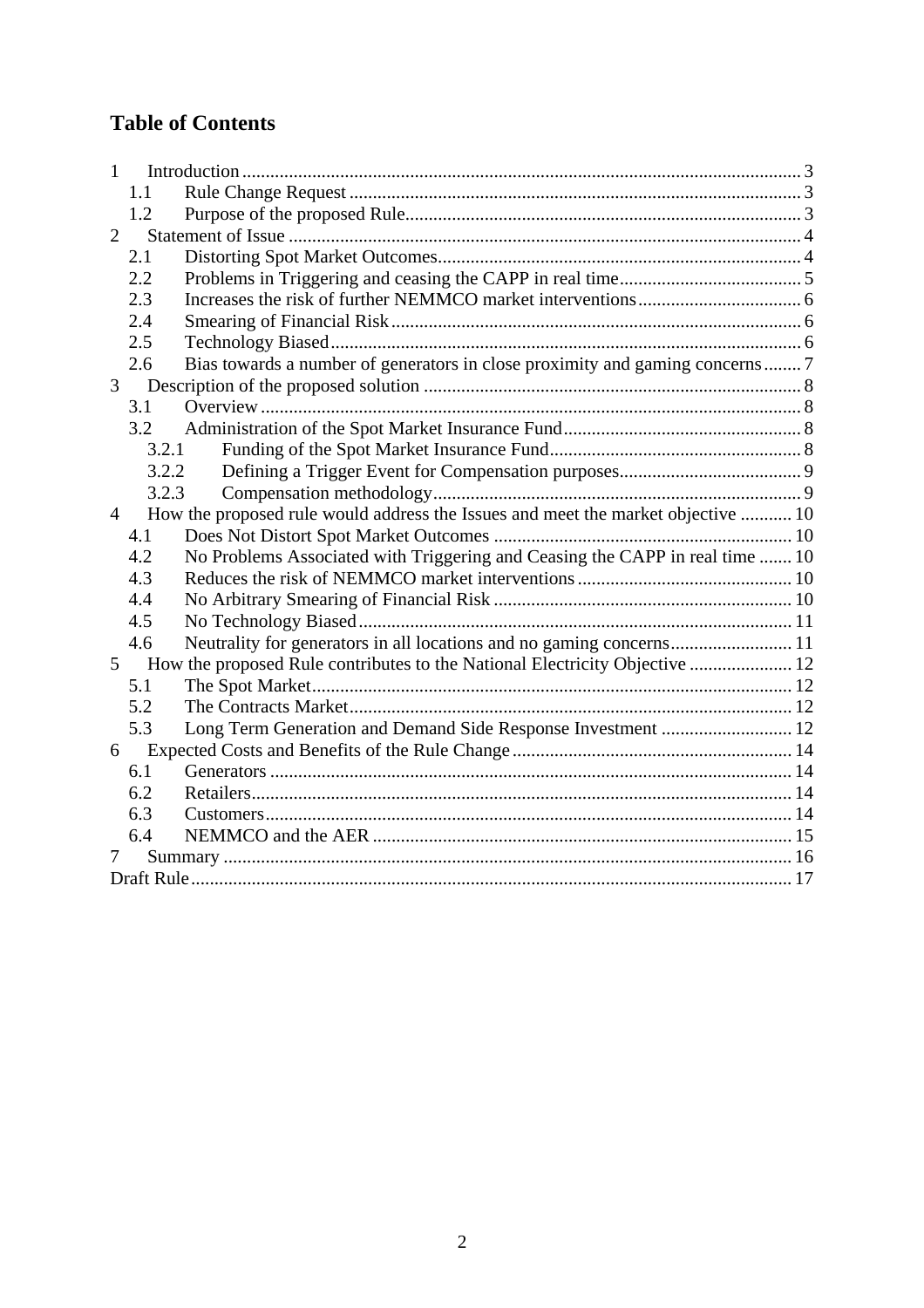#### **1 Introduction**

#### *1.1 Rule Change Request*

Snowy Hydro Limited requests the AEMC to make a Rule under Part 7 of the National Electricity Law (NEL).

The proposed Rule is a competing alternative Rule change proposal to the NGF's Physical Market Cap Trigger Rule change proposal.

The proposed Rule would establish a Spot Market Insurance Fund whereby participating Market Participants would be eligible to claim compensation for Spot market contingency events(s) which have a low probability of occurring but when it occurs result in high financial impact. These system contingency events must satisfy pre-determined conditions in order for affected Market Participants who are members of the Spot market insurance fund to claim compensation.

The major difference and advantage of the Snowy Hydro proposal compared to the competing NGF proposal is that the Spot market is not suspended during the spot market contingency event(s). The assessment of compensation is proposed to be determined by the AER after the contingency event(s) when all relevant parties have the time, resources, and all necessary data to determine whether compensation is warranted.

## *1.2 Purpose of the proposed Rule*

Snowy Hydro has serious concerns with the NGF's proposal. These concerns can be largely summarised as:

- Distorting spot market outcomes; and
- Placing undue and unpractical pressure on NEMMCO to trigger the Contingency Administered Price Cap (CAPP) in real time when NEMMCO System Operators are likely to be under stress.

Snowy Hydro's competing and alternative proposal does not distort spot market outcomes or place NEMMCO in a position where they must trigger the CAPP in real time.

Snowy Hydro's proposal allows the Spot market to continue to operate under non credible contingency event(s) but allows participating Market Participants to make a claim to the AER for compensation AFTER the non credible contingency event when NEMMCO and all Market Participants have sufficient data and time to assess whether the relevant non credible contingency event qualifies as a trigger event for compensation purposes. If the event meets all specified trigger criteria then Spot market compensation may be warranted.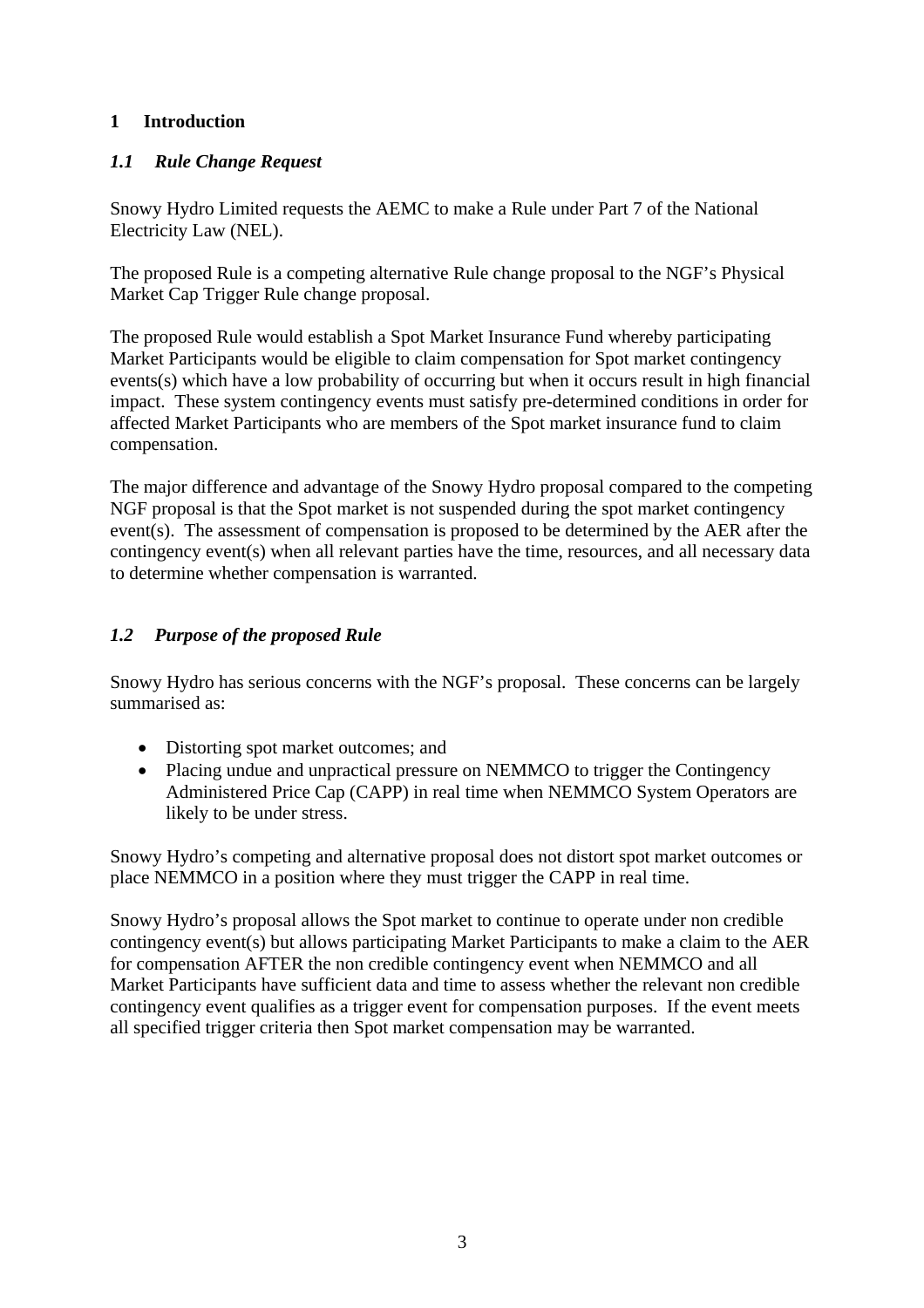#### **2 Statement of Issue**

The primary purpose of Snowy Hydro's Rule change proposal is to mitigate the financial risk on Market Participants of very low probability but high financial impact system contingency event(s) outside a Market Participants's direct control. When these severe power system disruption events occur Snowy Hydro's proposal uses an established Spot market insurance fund to compensate individual Market Participants which have elected to be members of the insurance fund.

Participation in the Spot market insurance fund is not limited to scheduled generators as the relevant system incident may impact the Spot price which in turn will impact all Market Participants.

In contrast the NGF proposal relies on NEMMCO having to determine in real time when these severe power system disruption event occurs whether to suspend the Spot market and introduce administered prices.

While the purpose of Snowy Hydro's Rule change and the competing NGF Rule proposal are similar the way by which the financial risk is managed are very different with very different impacts on market efficiency.

Snowy Hydro believes the NGF proposal is inefficient and does not meet the NEM objective on a number of fronts. These concerns are outlined in the following sections.

#### *2.1 Distorting Spot Market Outcomes*

The NGF proposal uses the Spot market rules to limit financial exposure. This risks distorting Spot market outcomes and incentives:

- Because of a Spot market contingency event(s) the Spot market is at risk of administered prices or in effect suspended. Just the risk of suspension alone will change generator incentives and demand side response which in the absence of the CAPP would have efficiently brought the underlying supply and demand situation into balance;
- When the CAPP is imposed, the correct incentives for market response are removed. That is the capping of spot prices will dis-incentivise available generation and demand side response to respond to the Spot market signal in the most responsive manner;
- As a result price signals are blunted and this distorts the optimal mix of generation plant and demand side response in the long run. In particular, Snowy Hydro is concerned that blunting the spot price would significantly reduce incentives on peak plant entry which typically rely on a short duration of high spot prices to become economically viable.

The NGF proposal tries to make a distinction between efficient and non-efficient Spot prices for the purposes of new generation pricing signals. Snowy Hydro believes this attempt at classifying the price is wrong.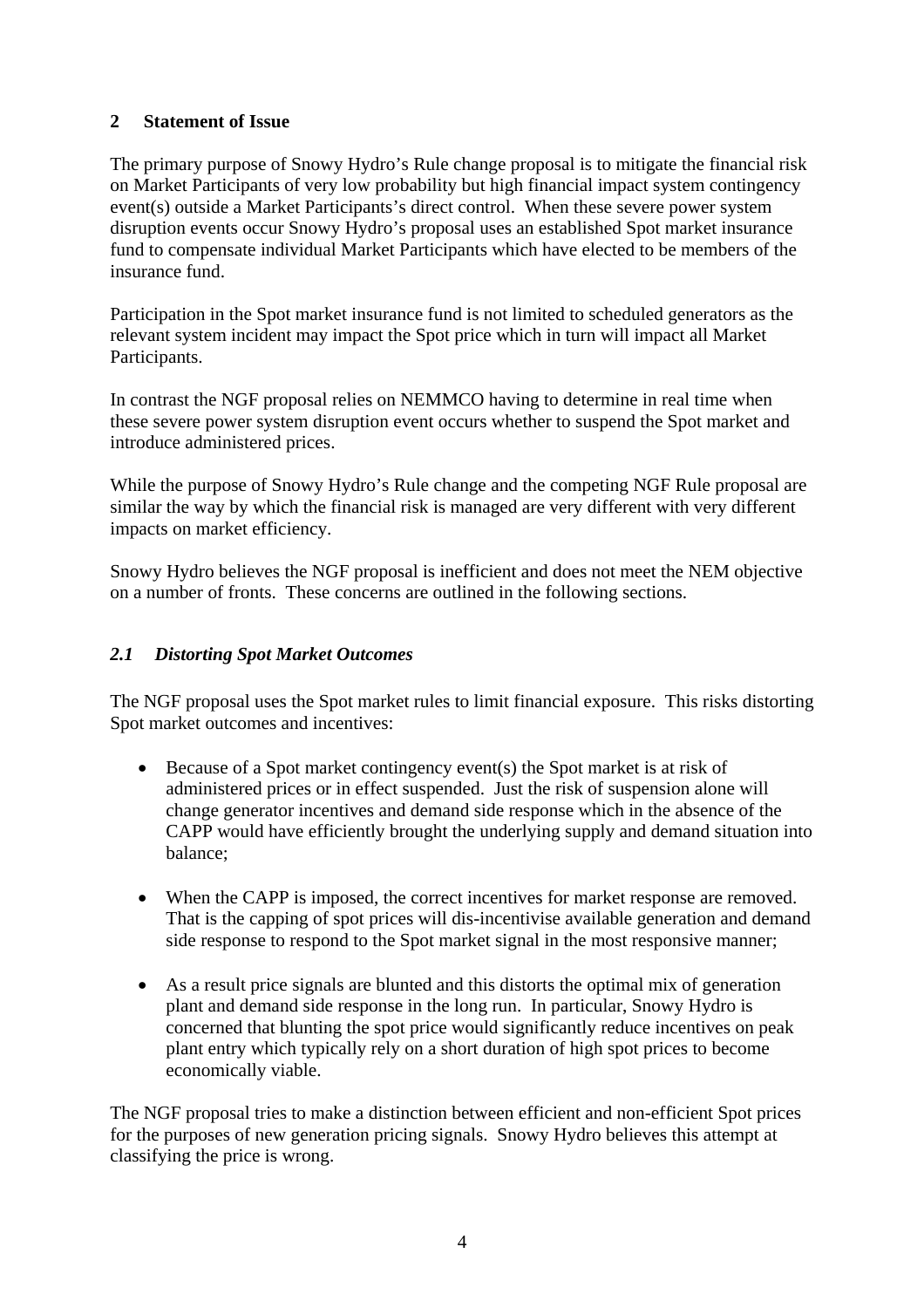The very purpose of a Spot market is to allow Market Participants to respond to the Spot price both for dispatch, consumption, and in the long run for investment decisions. In particular, for new generation investment what matters is the price irrespective of whether it was brought about from a non credible contingency or as a result of tight supply and demand.

The CAPP would be an arbitrary mechanism that would affect the Spot price by distorting the both the price and the distribution of prices. Snowy Hydro believes that it is the distortion on the distribution of Spot prices which would have the most significant impact on the mix of optimal plant increasing the risk that the wrong type of generation investment is committed into the market. In the long run this is not in the interest of consumers.

#### *2.2 Problems in Triggering and ceasing the CAPP in real time*

The procedure to trigger the NGF's CAPP and determine when the CAPP should cease is very complex. This is demonstrated by a series of complex flow diagrams.

NEMMCO is required to trigger the CAPP in real time under these procedures. There is an element of subjective interpretation (eg. guessing) required by NEMMCO to make real time decisions based on incomplete system data relating to the system contingency event and interpretation of very complex procedures.

This means NEMMCO has to have all necessary information and perfect foresight to ascertain whether a CAPP should be applied. Snowy Hydro believes this is both unreasonable and unpractical to impose on NEMMCO as the Spot market operator particularly in a time where NEMMCO system operators are likely to be under high stress.

The Reliability Panel's annual NEM Performance Review summates the number of Non Credible Contingency Events and multiple contingencies occurring each year. The NGF states that, "According to these reports, there were a total of 47 such incidents in the four years to 2007: about one per month<sup>1</sup>.

According to these statistics it is possible under that NGF proposal that the Spot market could be suspended once per month. This is potentially a very high level of market intervention and compromises the very reason for a Spot market, that is, to provide a transparent price signal for Participants to respond to the underlying supply and demand balance.

Some of these Non Credible Contingency Events may not have a material impact on dispatch and therefore not result in the CAPP being applied. However, this is irrelevant as the risk of administered prices (ie. market suspension) is sufficient to change Market Participants behaviour and incentives and hence the NGF proposal could result in a greater level of market distortion than envisaged by the number of time the CAPP is actually triggered.

Snowy Hydro believes that under the NGF proposal there is a possible risk that NEMMCO may incorrectly trigger the CAPP when analysis of the facts after the contingency event conclude that the trigger was unwarranted. In this situation we believe that there are strong grounds for Market Participants to claim compensation. This raises the issue of who pays for this sort of compensation?

 $\overline{a}$ <sup>1</sup> NGF Physical Cap Trigger Rule Change Proposal, page 24.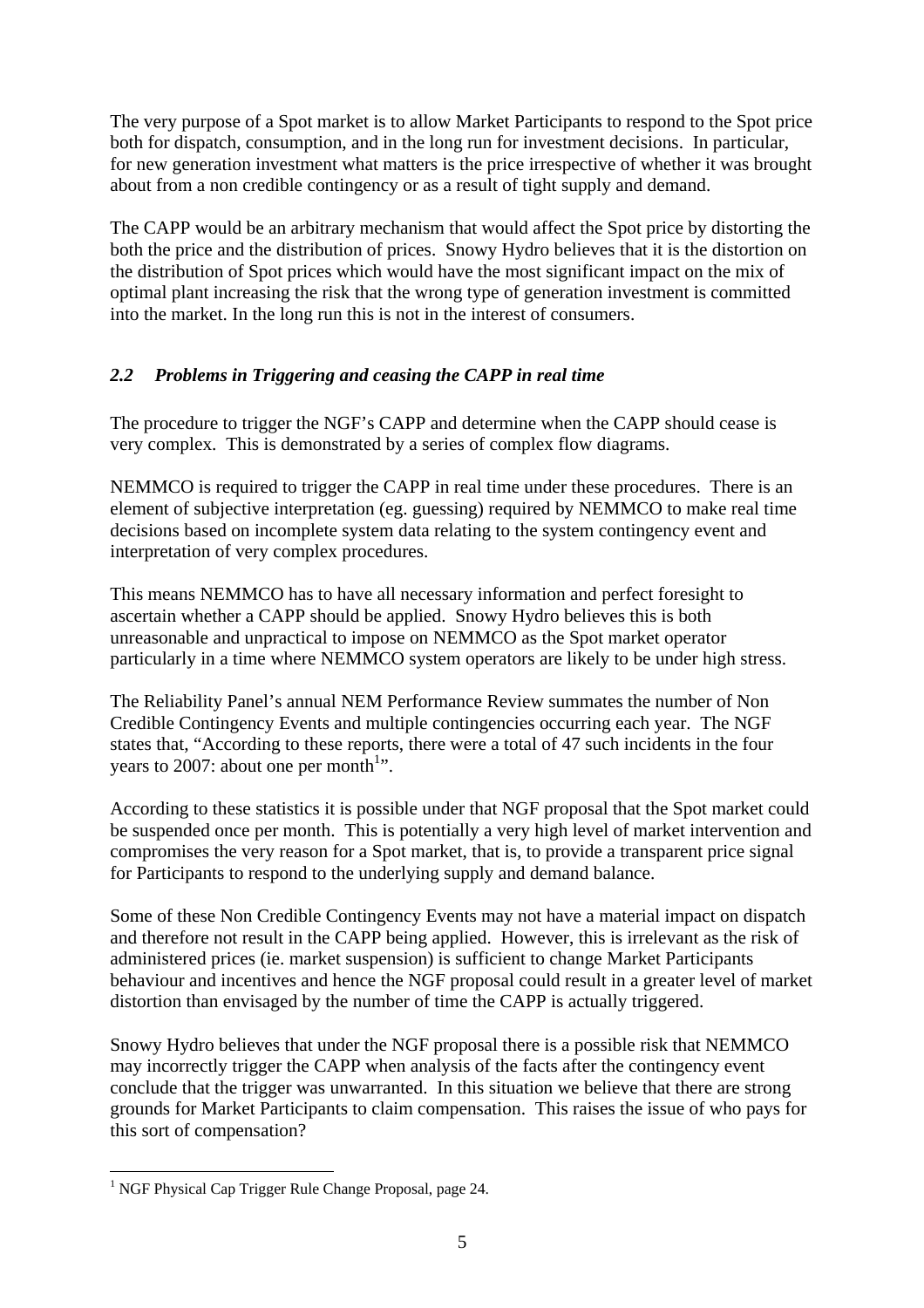#### *2.3 Increases the risk of further NEMMCO market interventions*

Capping the Spot market at times of system stress financially prevents appropriate supply and demand side response. This complicates system stress management for NEMMCO, and as a result increases the risk that further market interventions are required to bring the Spot market back to balance. This may mean that NEMMCO is required to direct Market Participants.

Directions under these circumstances would be an artificial requirement brought about by the intervention of the CAPP in the first instance. If these directions were to occur then further resources and time is required to determine subsequent compensation. Snowy Hydro believes such outcomes would be inefficient and not in the long term increase of consumers.

#### *2.4 Smearing of Financial Risk*

The NGF rule proposal smears the financial exposure to all Market Participants. As a result this may reduce the incentive to address the root cause to the problem which triggered the CAPP in the first instance since the pain is not incurred by one or a Group of Participants who in the absence of the CAPP would have a greater incentive to ensure that the problem never occurs again.

In a sense the NGF rule proposal creates moral hazard whereby generators rely on the market to provide "free" insurance instead of ensuring their risks are managed prudently.

The smearing of risk under the NGF proposal would adversely impact the secondary market and its regular Participants such as brokers and financial intermediaries. This class of market Participants rely on market volatility and their services are tied to managing the risk of market volatility and providing liquidity.

If the overall level of market volatility is distorted under the NGF proposal then the risk is this important class of Market Participants would become unviable. In the medium to long term this becomes an undesirable outcome as these entities provide an important function to an efficient secondary market for financial contracts.

Finally, the NGF proposal results in arbitrary financial transfers which are dependent on the Market Operator triggering the CAPP in real time. Depending on the individual Market Participants contract position it could be a winner or a loser.

#### *2.5 Technology Biased*

The NGF Rule change proposal is technology biased. That is, peaking generators don't have start up problems similar to coal generators. Thereby, in the absence of market suspension the response from peaking generators may ameliorate the risks associated with the system contingency event.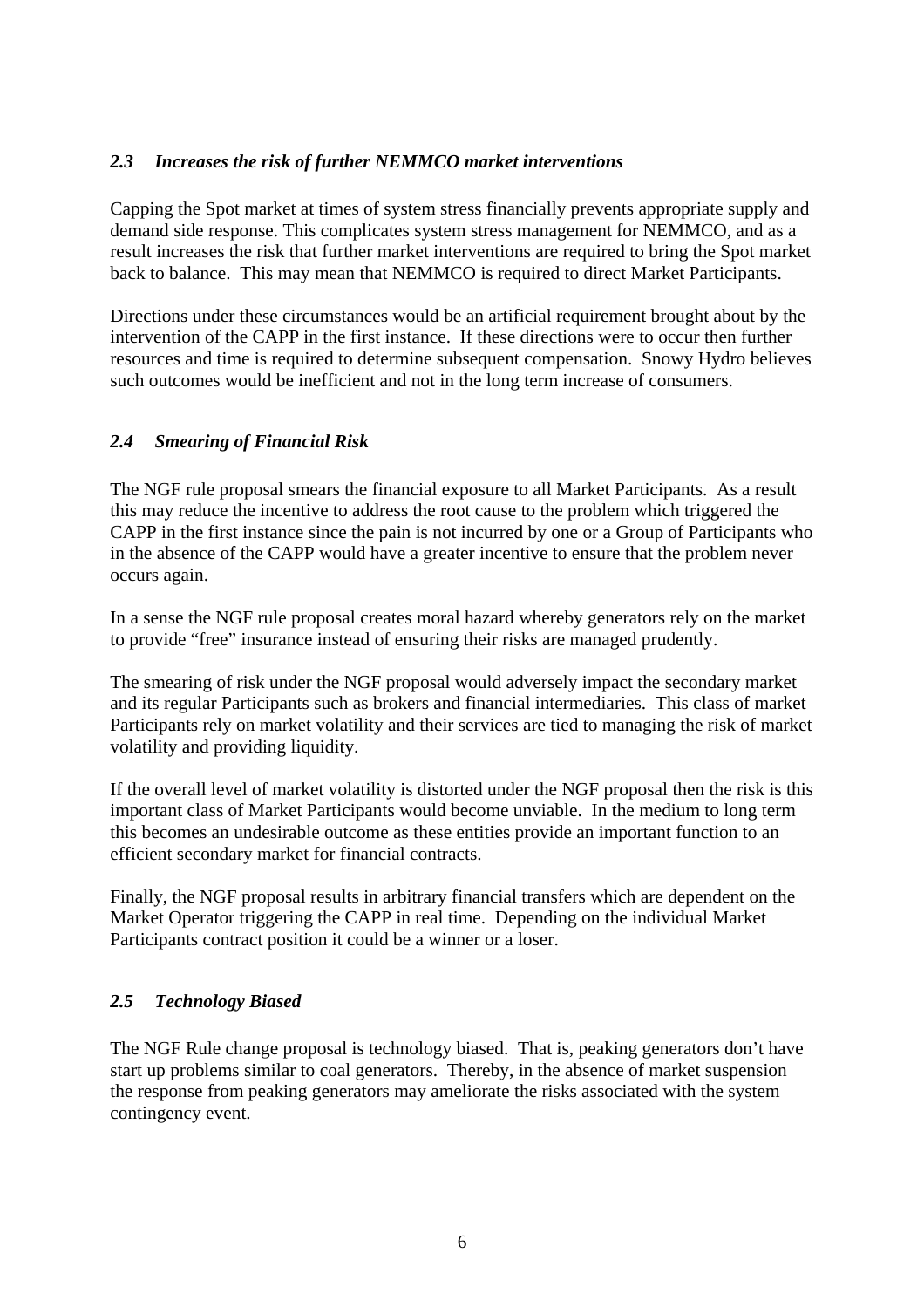#### *2.6 Bias towards a number of generators in close proximity and gaming concerns*

The NGF Rule change proposal is designed to favour generators in a highly concentrated location at the expense of generation that is not concentrated (eg. Favours the Latrobe Valley generators). This is because the probability of a contingency affecting multiple stations is much higher. Snowy Hydro's proposal does not have this bias as the triggers for compensation would be dependent on consultation undertaken by AER with Market Participants and NEMMCO.

Further to this there is the possibility of gaming where a scheduled generator with multiple generators in different locations "co-ordinate" multiple generator failures as a means to cap the spot price in situations where the un-administered spot prices are unfavourable to them.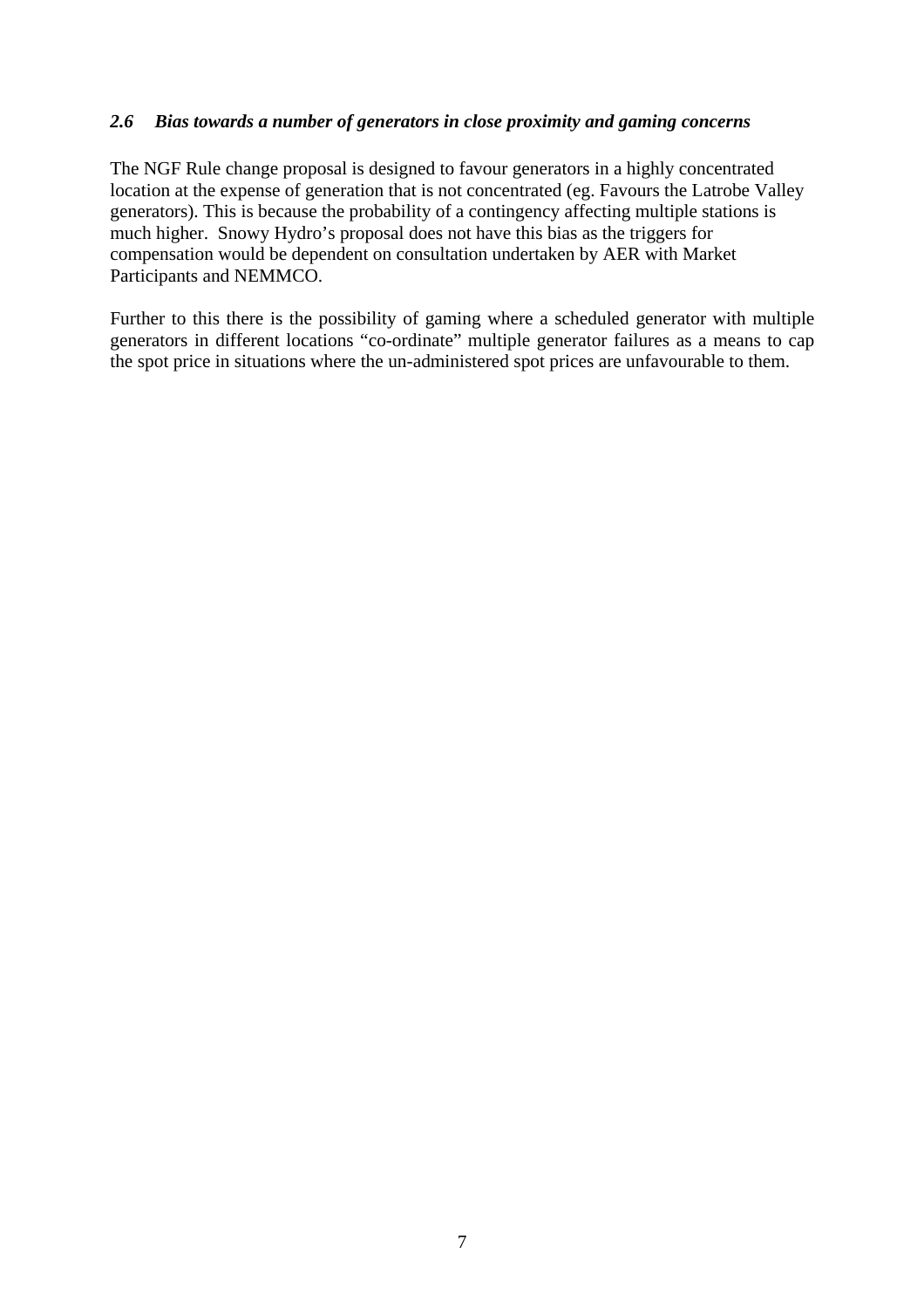#### **3 Description of the proposed solution**

This section describes Snowy Hydro's proposed alternative rule change.

Snowy Hydro believes that the institution best placed to administer the Spot market insurance fund is the AER. The AER are best placed to take an independent perspective on Spot market outcomes and are in the best place to determine whether a Spot market contingency event would qualify as a trigger event for compensation purposes.

## *3.1 Overview*

It is proposed that the AER in consultation with Market Participants and NEMMCO will determine what structure and form the Spot market insurance fund will ultimately take.

Snowy Hydro envisages that the Spot market insurance fund will be similar to the Participant Compensation Fund in clause 3.16 of the National Electricity Rules.

Appendix 1 outlines a Draft Rule change of what the Spot market insurance fund may be like based on clause 3.16 Participant compensation fund.

## *3.2 Administration of the Spot Market Insurance Fund*

It is proposed that the AER in consultation with Market Participants and NEMMCO is to develop guidelines and procedures to determine the administration of the Spot market insurance fund.

The following is an examination of a number of issues that would need to be agreed amongst Market Participants and NEMMCO as to how the Spot market insurance fund is be administered.

#### **3.2.1 Funding of the Spot Market Insurance Fund**

It is proposed that the AER in consultation with Market Participants and NEMMCO would determine how the Spot market insurance fund is to be funded by its members. It is envisaged that Market Participants can elect to contribute to the fund on a voluntary basis. This payment would be facilitated through the NEMMCO Participant fees. Once this payment is made the Market Participant is insured for the relevant financial year.

It is envisaged that there would be no cap on the fund. This is because the fund is to insure against low probability but high financial impact contingency events. Hence, the fund should err on the side of being bigger rather than smaller.

To stop gaming of the participation in the fund, Market Participants who elect to participate by making a financial payment into the fund after the fund establishes are subjected to a one year waiting period after their payment whereby they can not make a claim.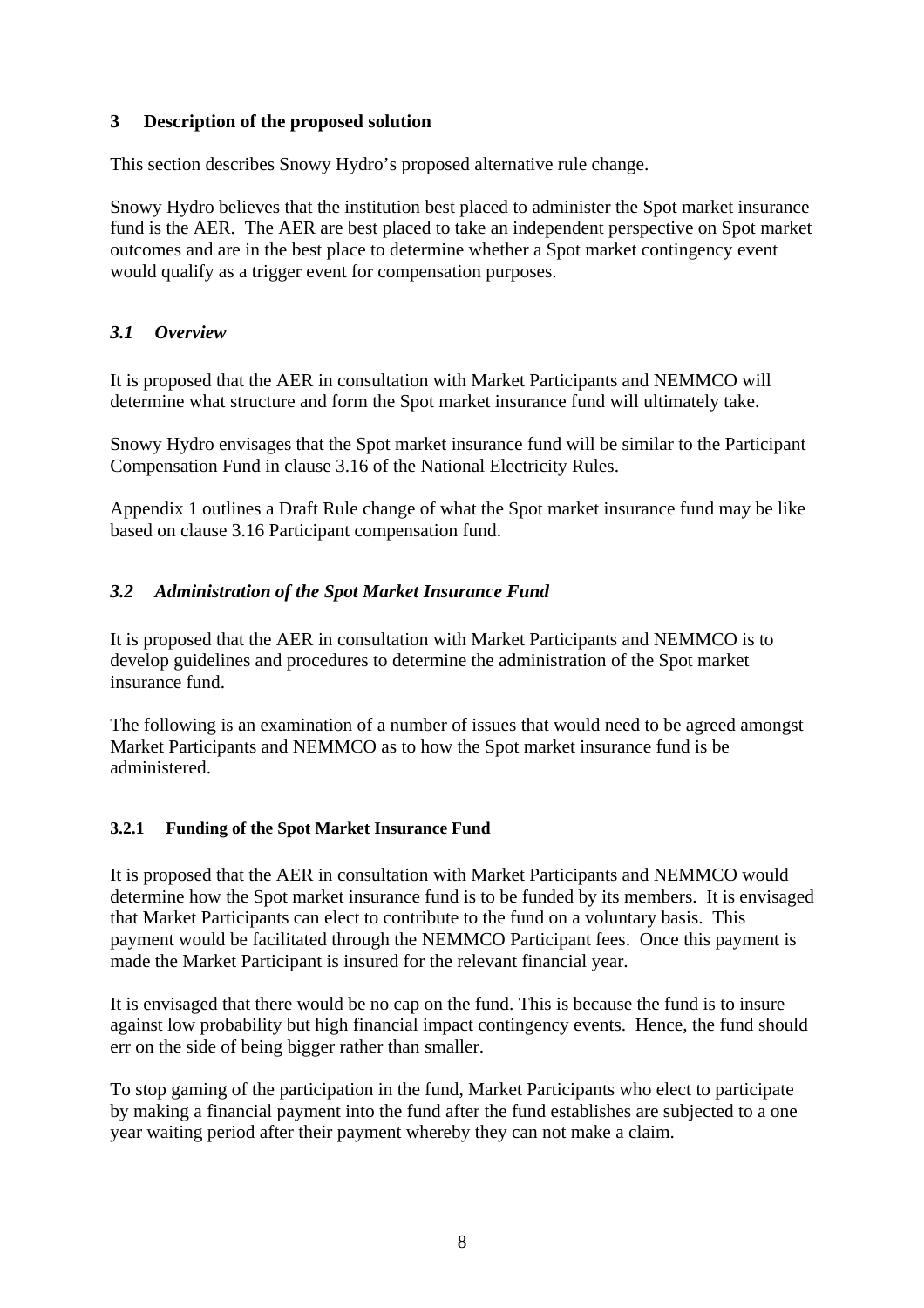#### **3.2.2 Defining a Trigger Event for Compensation purposes**

Members in the fund can make a claim for compensation when the relevant system contingency event meets trigger specifications. Snowy Hydro believes the trigger outlined by the NGF proposal is a reasonable starting point for discussion.

We believe the NGF's proposed material impact on dispatch triggers are too small and don't recognise idle capacity that may be available to respond to the contingency event.

However, Snowy Hydro believes that the relevant trigger and material impact on dispatch thresholds are key issues that should be determined by the AER in consultation with Market Participants and NEMMCO.

#### **3.2.3 Compensation methodology**

If a trigger event meets all relevant threshold criteria then compensation to the affected Market Participant is applicable.

In general we believe the compensation is to be limited to the amount available in the Spot market insurance fund. The compensation is to insure against spot market losses and will not include compensation arising from loss on financial contracts. Compensation arising from the possession of settlement residue units may be relevant for the purposes of determining compensation.

Snowy Hydro recommends that the compensation methodology is an important issue that the AER would develop in consultation with Market Participants and NEMMCO.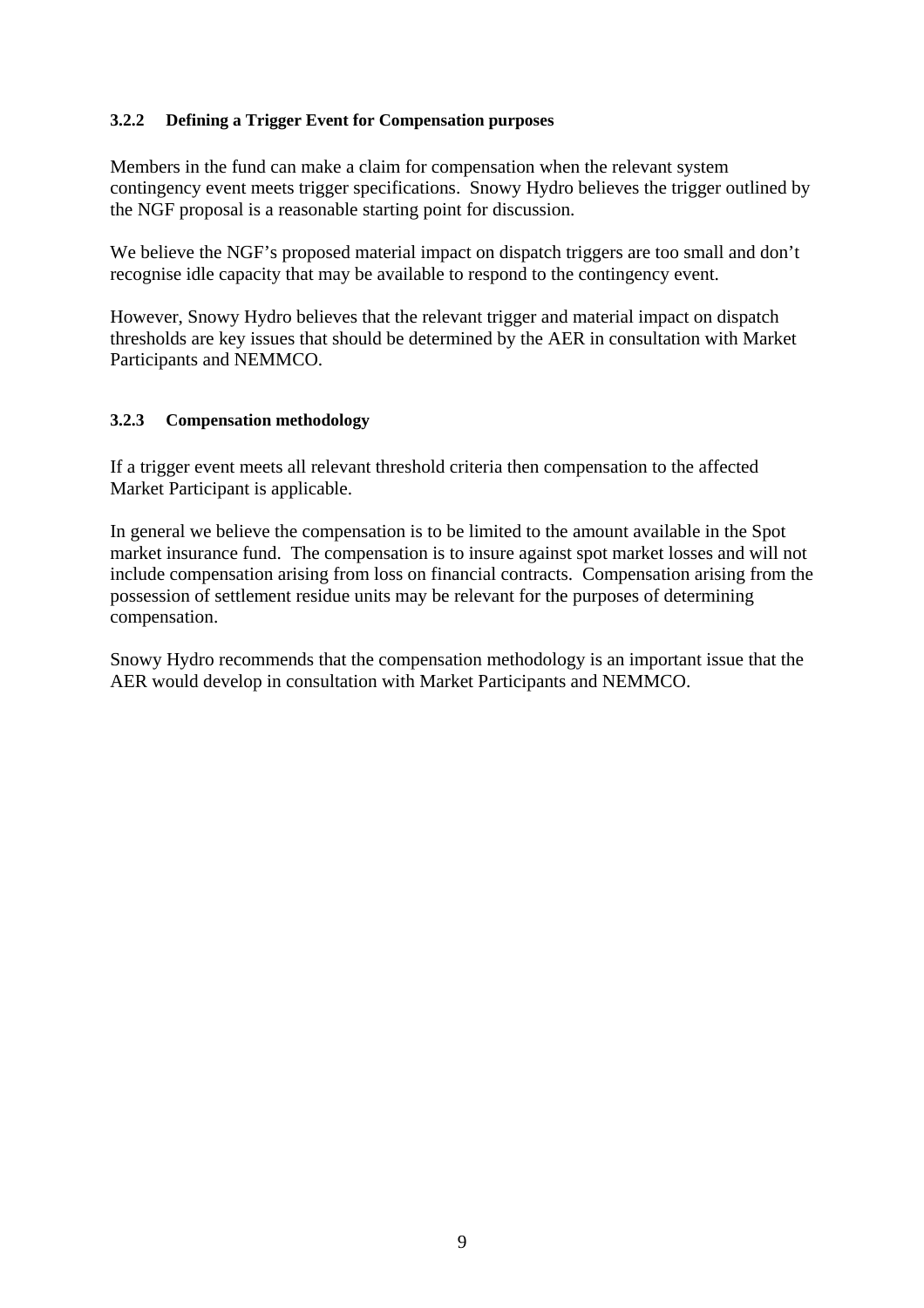#### **4 How the proposed rule would address the Issues and meet the market objective**

Snowy Hydro's proposed Rule would mitigate the risk for Market Participants of low probability but high financial impact system contingency events. The key difference and advantage of the Snowy Hydro rule change is that the determination of whether a system event meets the specified criteria for compensation is done after the market event and not in real time. The following is a brief description of how the proposed Rule would address the issues.

#### *4.1 Does Not Distort Spot Market Outcomes*

The Snowy Hydro proposal does not disrupt the Spot market. Market Participants would have confidence that the Spot market would continue to operate without the risk of administered prices due to a system contingency event. This then ensures that there exist strong incentives to ensure that the supply and demand balance is achieved in the most efficient manner.

#### *4.2 No Problems Associated with Triggering and Ceasing the CAPP in real time*

NEMMCO is not required to trigger the CAPP in real time under system contingency conditions. This means NEMMCO has all the necessary information and sufficient time to ascertain whether the system incident event meets all the required triggers for compensation to be applicable.

NEMMCO as the spot market operator are not placed under undue stress to manage the complex NGF CAPP procedure at a time where they are likely to be under high stress. NEMMCO can then concentrate resources and time to managing the power system in a secure and reliable manner.

## *4.3 Reduces the risk of NEMMCO market interventions*

Under the Snowy Hydro proposal the Spot market is allowed to operate uninterrupted by a system incident(s). This means Market Participants would manage their positions with confidence knowing that there would be no administered prices. Under these circumstances the risk of NEMMCO intervention is reduced since all Participants have the correct incentives to match the supply and demand balance in the most efficient manner.

#### *4.4 No Arbitrary Smearing of Financial Risk*

In the Snowy Hydro proposal there is no arbitrary smearing of financial risk amongst all generators by suspending the Spot market and capping the market price.

Instead under the Snowy Hydro proposal Market Participants that contribute to the Insurance Fund can seek compensation through the Spot market insurance fund.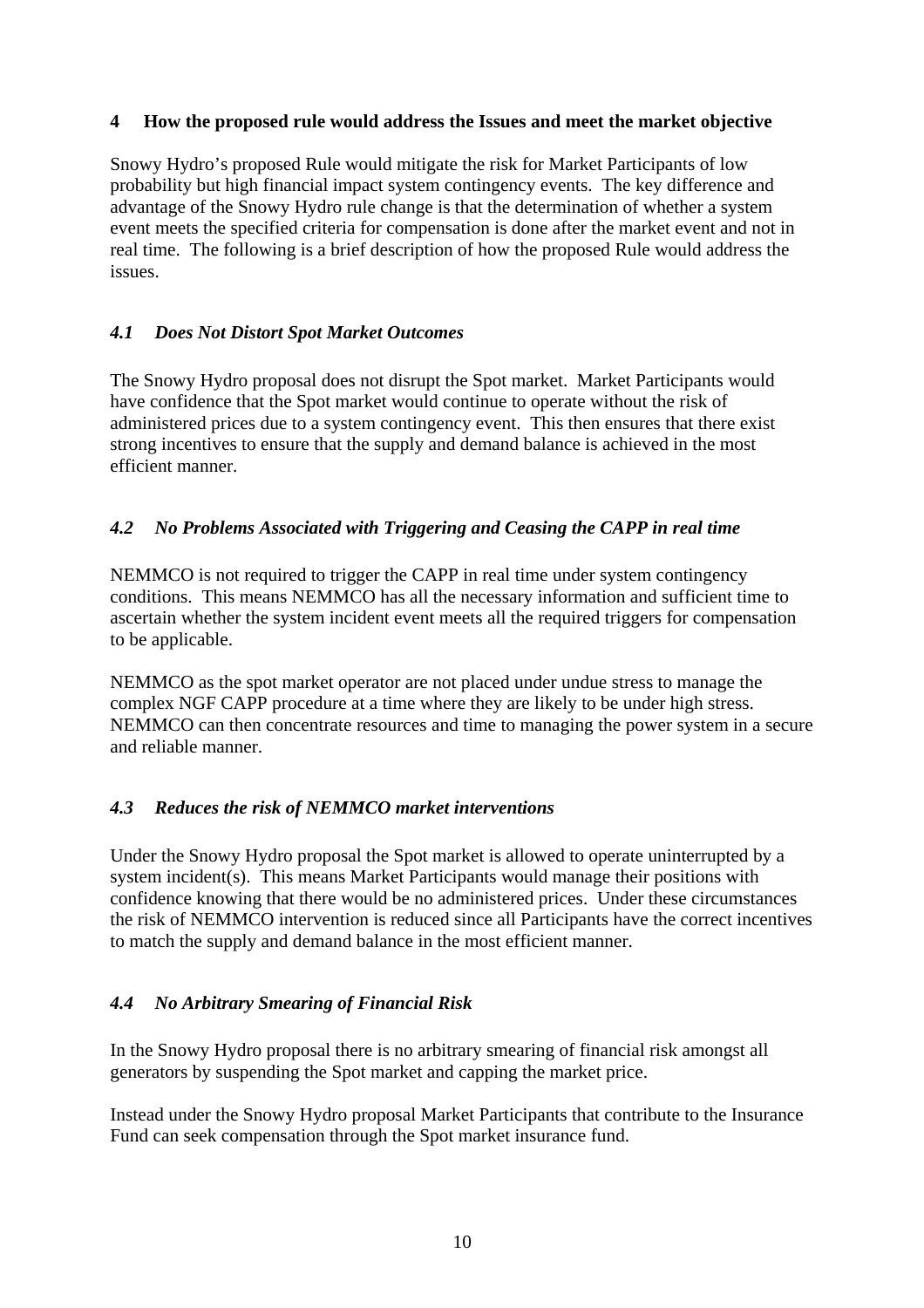The Snowy Hydro proposal more transparently exposes the root cause to the system incident as the market price is uncapped. As a result after the system event there would be greater transparency and incentives to address the root cause to the problem which triggered the system event in first instance. That is, the focus would remain on transmission performance if this has lead to the non credible contingency. In comparison the NGF proposal smears financial exposure to all Market Participants thereby potentially ameliorating the drive to address the root cause of the non credible contingency event.

# *4.5 No Technology Biased*

Under the Snowy Hydro proposal there is competitive neutrality amongst different generator types and demand side response. Base, intermediate, and peaking generators would respond accordingly to the underlying supply and demand balance and the resultant Spot market price.

#### *4.6 Neutrality for generators in all locations and no gaming concerns*

The Snowy Hydro proposal is neutral for all generators in all locations. The claim for compensation from generators in made after the system incident event and is dependent on the triggers that Market Participants and NEMMCO can agree on in consultation with the AER.

Because the trigger is not executed in real time this eliminates the risk of gaming to cap the Spot market price.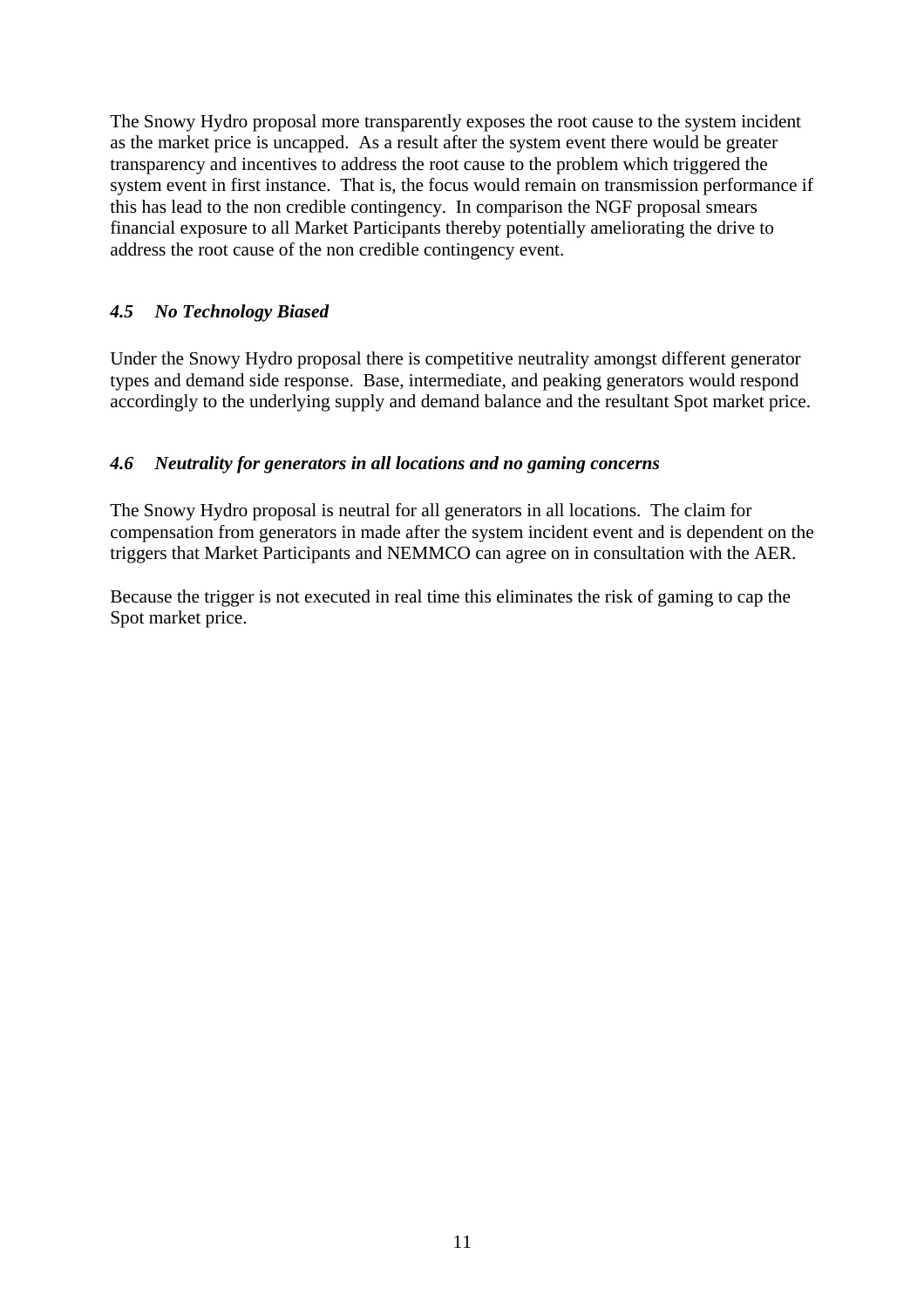#### **5 How the proposed Rule contributes to the National Electricity Objective**

Snowy Hydro believes the Rule change proposal would contribute to the National Electricity Objective. The efficiency improvements are likely to occur in the following areas:

- The spot market: Participants would continue to have confidence in making operational and investment decisions based on a minimal interventionalist spot market.
- The contracts market: Market risk would be a function of the underlying supply and demand balance without having to factor in the risk of more market intervention that would may have the effect of reducing the overall market volatility.
- Long term generation and demand side response investment: The Snowy Hydro rule change proposal is competitively neutral on different types of generation plant and demand side response. As such the market is free to come up with the optimal mix of plant and demand side response to meet future supply and demand balance.

These net efficiency improvements are discussed in the following sections.

#### *5.1 The Spot Market*

Participants would continue to have confidence in making operational and investment decisions based on a minimal interventionalist spot market. The risk of market intervention suspending the market is eliminated thereby ensuring that Market Participants have strong incentives to restore the supply and demand balance as quickly as possible.

NEMMCO can focus on maintaining the system in a secure and reliable manner when there is a serious system contingency event.

#### *5.2 The Contracts Market*

Market risk would be a function of the underlying supply and demand balance without having to factor in the risk of more market intervention that would have the effect of distorting the overall market volatility.

Financial intermediaries would have the right incentives to provide their services of risk management and the provision of liquidity.

#### *5.3 Long Term Generation and Demand Side Response Investment*

The Snowy Hydro rule change proposal is competitively neutral on different types of generation plant and demand side response. As such the market should come up with the optimal mix of plant and demand side response to meet future supply and demand balance.

In contrast the NGF proposal seriously risks artificially reducing the overall market volatility thereby reducing the likelihood of peak generation plant entry to a sub-optimal level to meet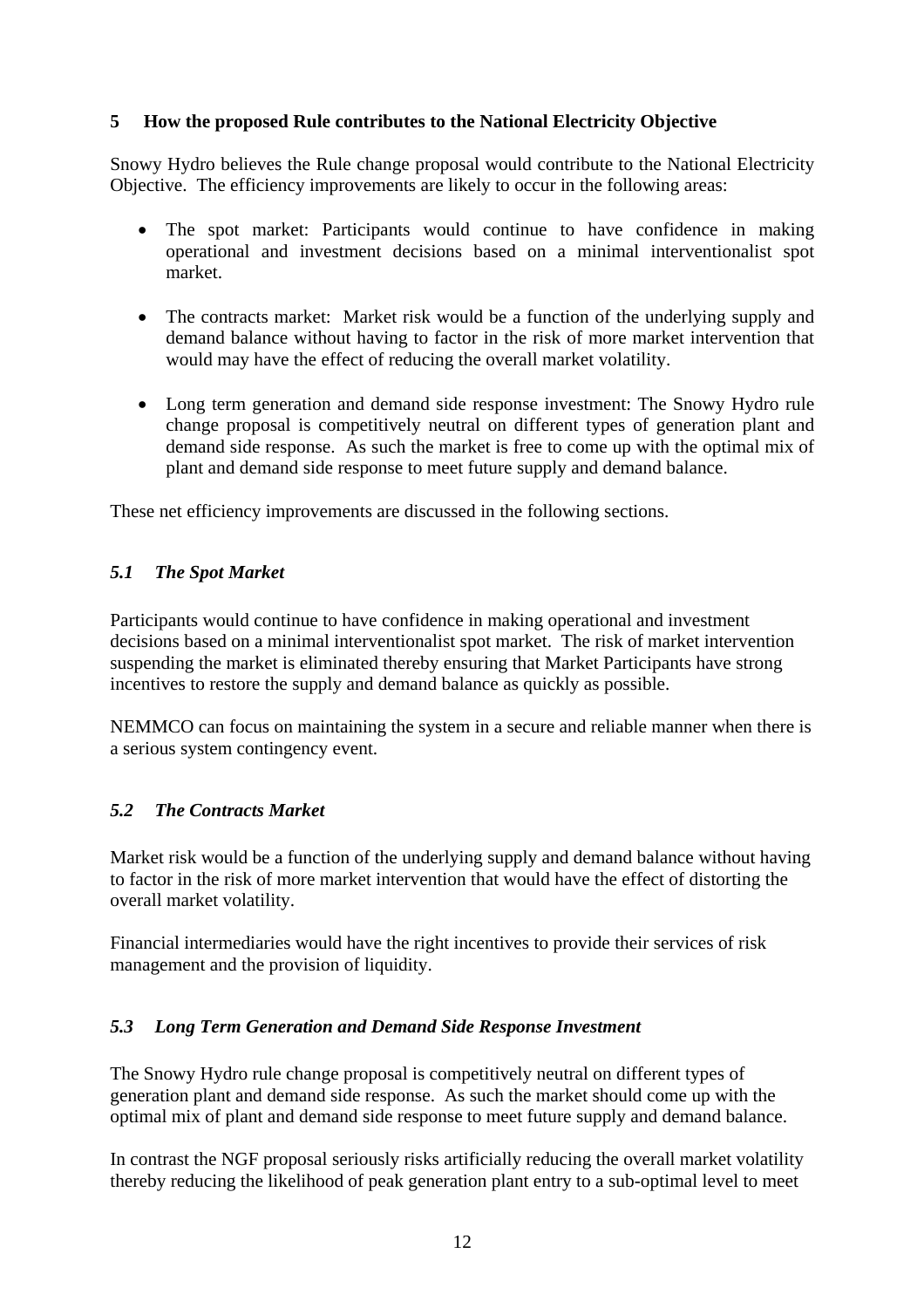the overall system demand profile. In the long run consumers of electricity would pay a higher price for electricity since the optimal merit order of plant has been artificially modified.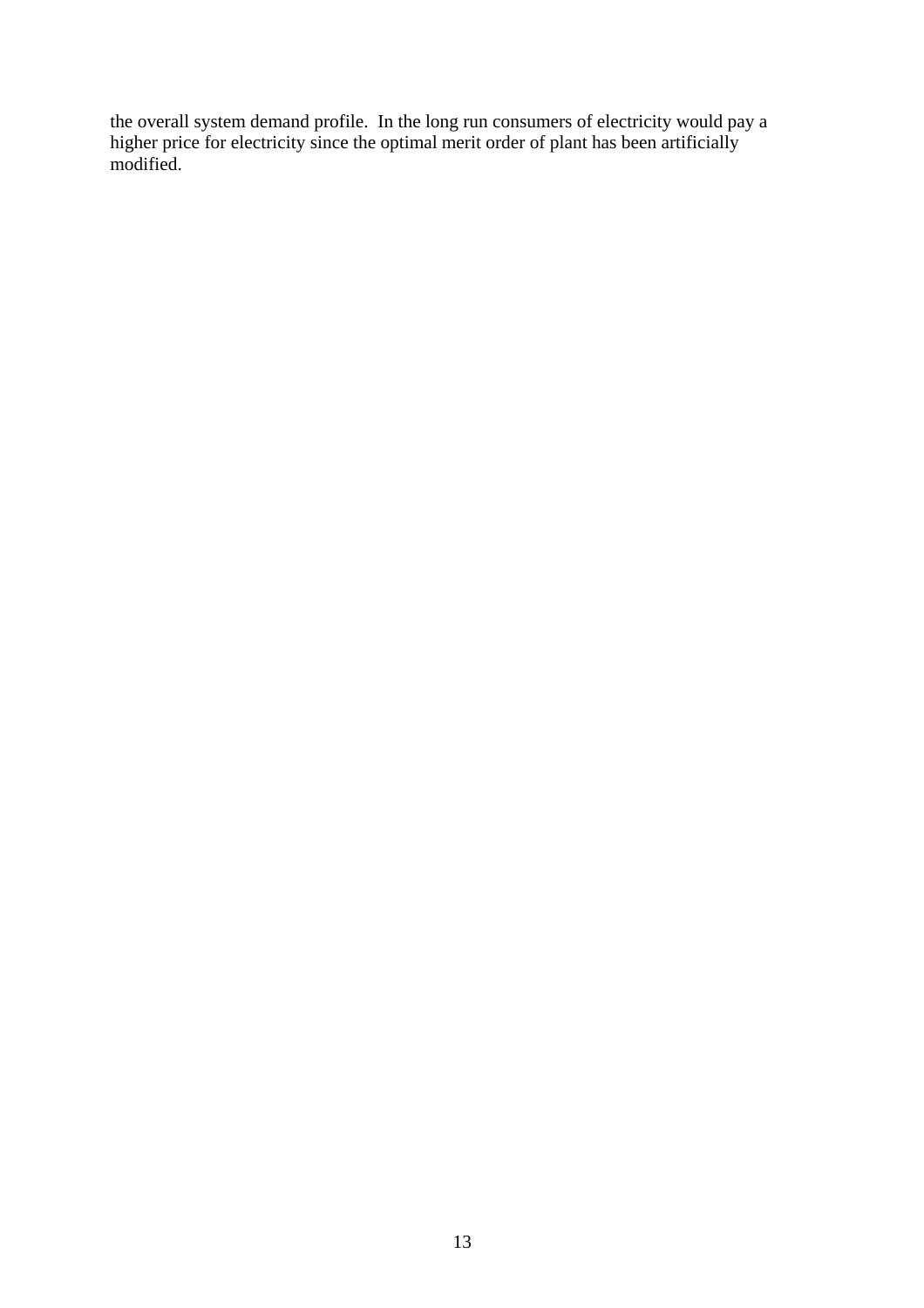#### **6 Expected Costs and Benefits of the Rule Change**

The costs and benefits of the Rule change can be divided into the following groups or entity:

- Generators
- Retailers
- Customers
- NEMMCO and the AER

The expected costs and benefits to each group or entity is analysed in the following sections.

#### *6.1 Generators*

The expected benefit to generators would be greater assurance that compensation is claimable for system contingency events which cause a large financial impact. Generators may then be in a better position to increase their overall exposure to the electricity market and therefore increase their volume of contracts offered to the market.

The expected cost would be the insurance premium payable into the Spot market insurance fund as determined by the AER in consultation with Market Participants and NEMMCO. However, this cost in effect reduces the risk exposure of the generator to a system contingency event which causes large financial impact on the generator.

#### *6.2 Retailers*

Retailers can elect to participate in the Spot market insurance fund and thereby have some level of insurance for severe system contingency events that meet the triggers for a claim for compensation.

Retailers are also expected to benefit from the overall increase in the volume of contracts offered by generators participating in the Spot market insurance fund.

#### *6.3 Customers*

Customers would be the ultimate beneficiaries from more contract availability in the market.

The Snowy Hydro proposal also minimises the risk of market interventions. Less market intervention ensures less price distortion and over the long term this is likely to benefit customers.

The Snowy Hydro proposal does not distort the mix of new generation plant in the market. Hence, customers in the long run would benefit from a more optimal mix of generation plant to meet future supply and demand balance.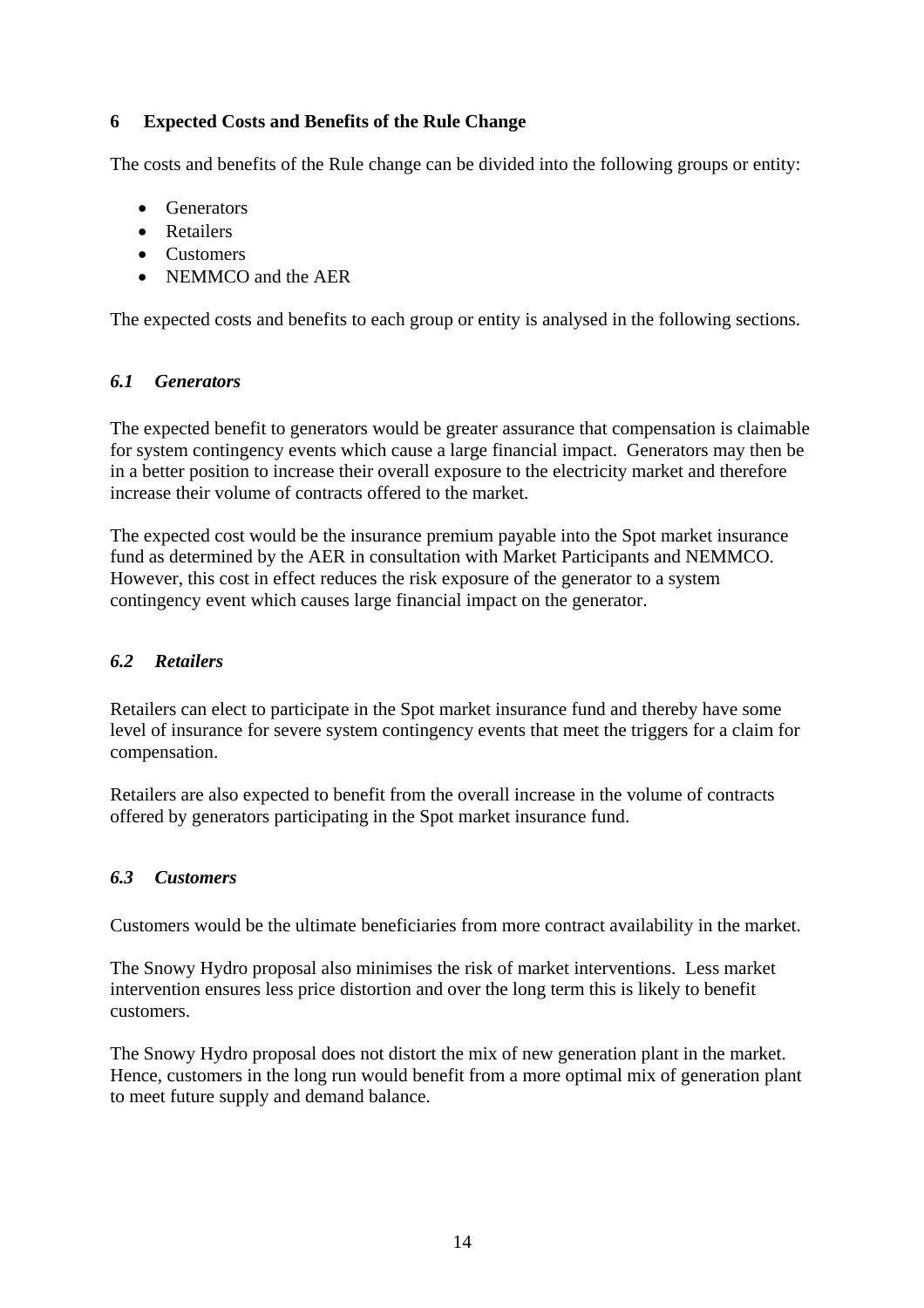#### *6.4 NEMMCO and the AER*

NEMMCO would benefit from the Snowy Hydro proposal by not requiring to administer the complex NGF CAPP procedure at a time when the system is under stress. NEMMCO can then concentrate on their core responsibility of managing the system in a secure and reliable state. There would be small on-going costs to NEMMCO in administrating the fund. This includes the collection of the insurance premium on yearly basis.

It is proposed that the AER would be required to consult with Market Participants and NEMMCO on the operation and administration of the Spot market insurance fund, the triggers, and the compensation methodology. This is likely to be a one off cost to the AER. There may be some on-going costs to the AER for the determination of compensation for any claims.

Whilst these are costs to NEMMCO and the AER, the overall benefit in having the Spot market insurance fund is expected to far outweigh these costs.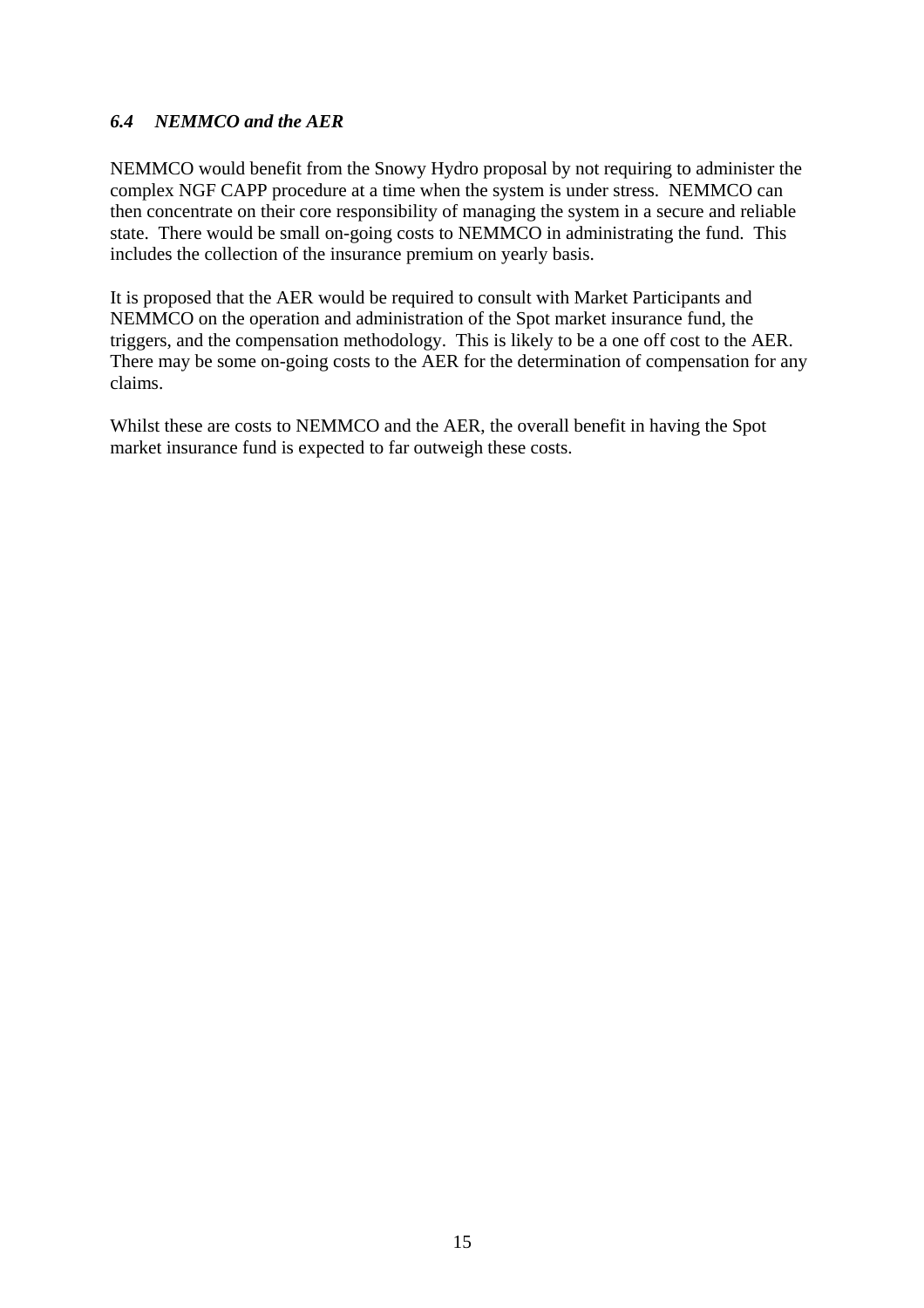#### **7 Summary**

The NGF Physical Cap Trigger Rule proposal has the following major problems:

- Distorts spot market outcomes
- Requires NEMMCO intervention in real time
- The NGF proposal may require more flow-on market interventions to balance the underlying supply and demand balance.

The NGF proposal tries to classify efficient and non efficient Spot prices for the purpose of signalling new generation investment. For new generation investment and demand side response what matters is the price irrespective of whether it was brought about from a non credible contingency or as a result of tight supply demand.

The NGF proposal by trying to eliminate price volatility created from non credible contingencies is distorting the price duration curve thereby increasing the risk that the wrong type of generation investment is introduced into the market and it may reduce the level of demand side response. In the long run this is not in the interest of consumers.

Snowy Hydro has proposed a Spot Market Insurance Fund as an alternative solution. The Spot Market Insurance Fund addresses all of the problems outlined in the NGF proposal without the major problems associated with the NGF proposal.

The Spot Market Insurance Fund will require further consultation from the AER in consultation with Market Participants and NEMMCO on:

- Trigger conditions for compensation purposes;
- The form of the Spot market compensation fund; and
- Membership of the Spot market insurance fund and membership costs.

Snowy Hydro believes the Spot Market Insurance Fund will address the issue of unmanageable material financial losses following a low probability but high financial impact power system disruption.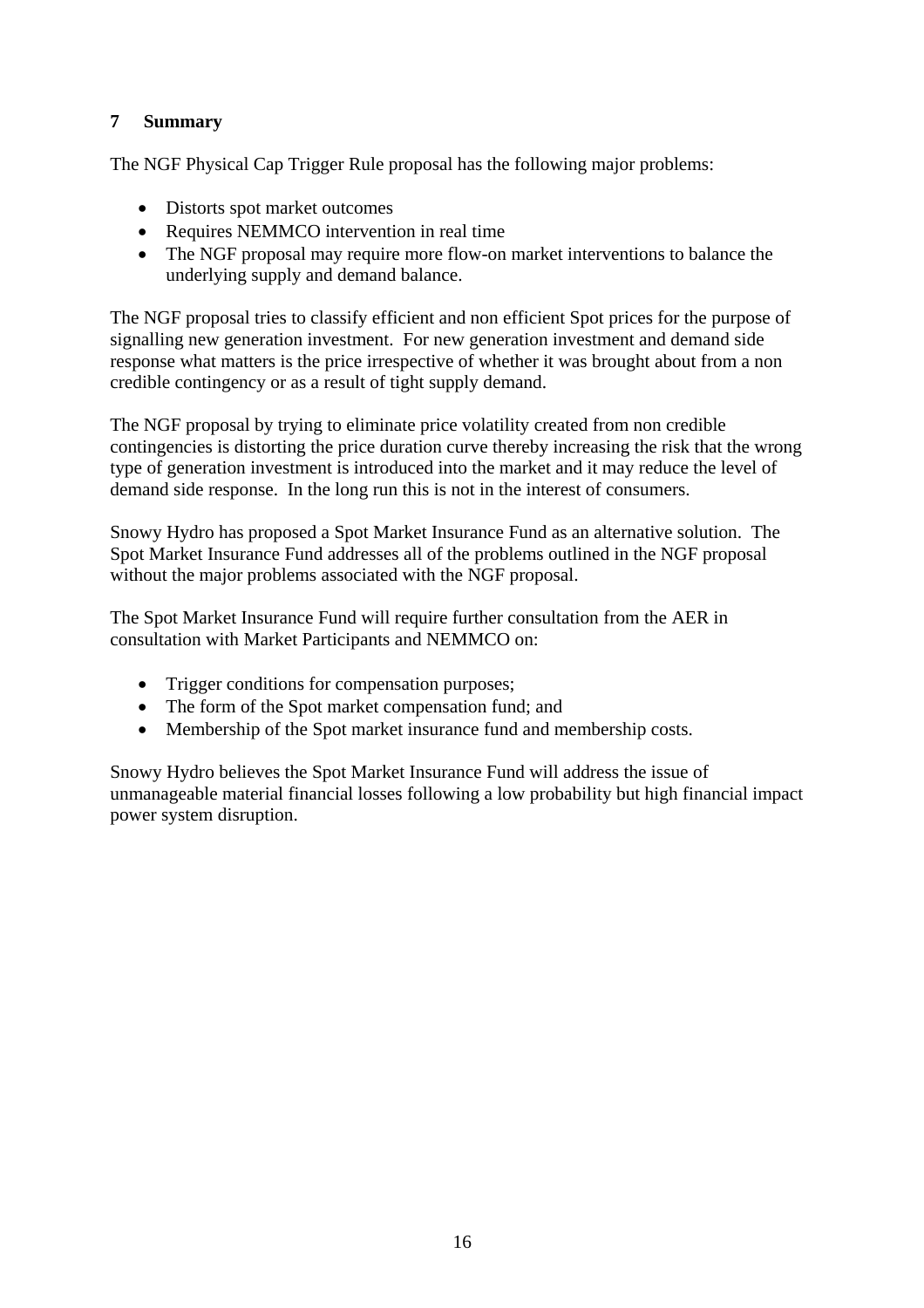#### **Draft Rule**

- 3.21 Spot market insurance fund
- 3.21.1 Establishment of Spot market insurance fund
	- (a) *NEMMCO* must continue to maintain, in the books of the corporation, a fund called the *Spot market insurance fund* for the purpose of paying compensation to *Market Participants* as determined by the *AER* for a *system contingency trigger event*.
	- (b) The *AER* in consultation with *Market Participants* and *NEMMCO* is to develop and publish guidelines and procedures for the operation of the *Spot market insurance fund*. These guidelines and procedures will include at a minimum the following provisions:
		- (1) the definition of *system contingency trigger event*; and
		- (2) the compensation methodology of the *Spot market insurance fund*.
	- (c) Any claims for compensation by any participant of the *Spot market insurance fund* must be determined by the *AER*.
	- (d) Participation in the *Spot market insurance fund* must be:
		- (1) open to any Market Participant; and
		- (2) voluntary.
	- (e) Any *Market Participant* that does not elect to participate in the *Spot market insurance fund*:
		- (1) will have no entitlement to compensation from the *Spot market insurance fund;* and
		- (2) will have no liability for any fees or charges associated with the *Spot market insurance fund*.
	- (f) *NEMMCO* must pay to the *Spot market insurance fund* that component of Participant fees under rule 2.11 attributable to the *Spot market insurance fund*.
	- (g) The *Spot market insurance fund* is to be maintained by *NEMMCO* and is the property of *NEMMCO*.
	- (h) Any interest paid on money held in the *Spot market insurance fund* will accrue to and form part of the *Spot market insurance fund*.
	- (i) *NEMMCO* must pay from the *Spot market insurance fund* all income tax on interest earned by the *Spot market insurance fund* and must pay from the *Spot*